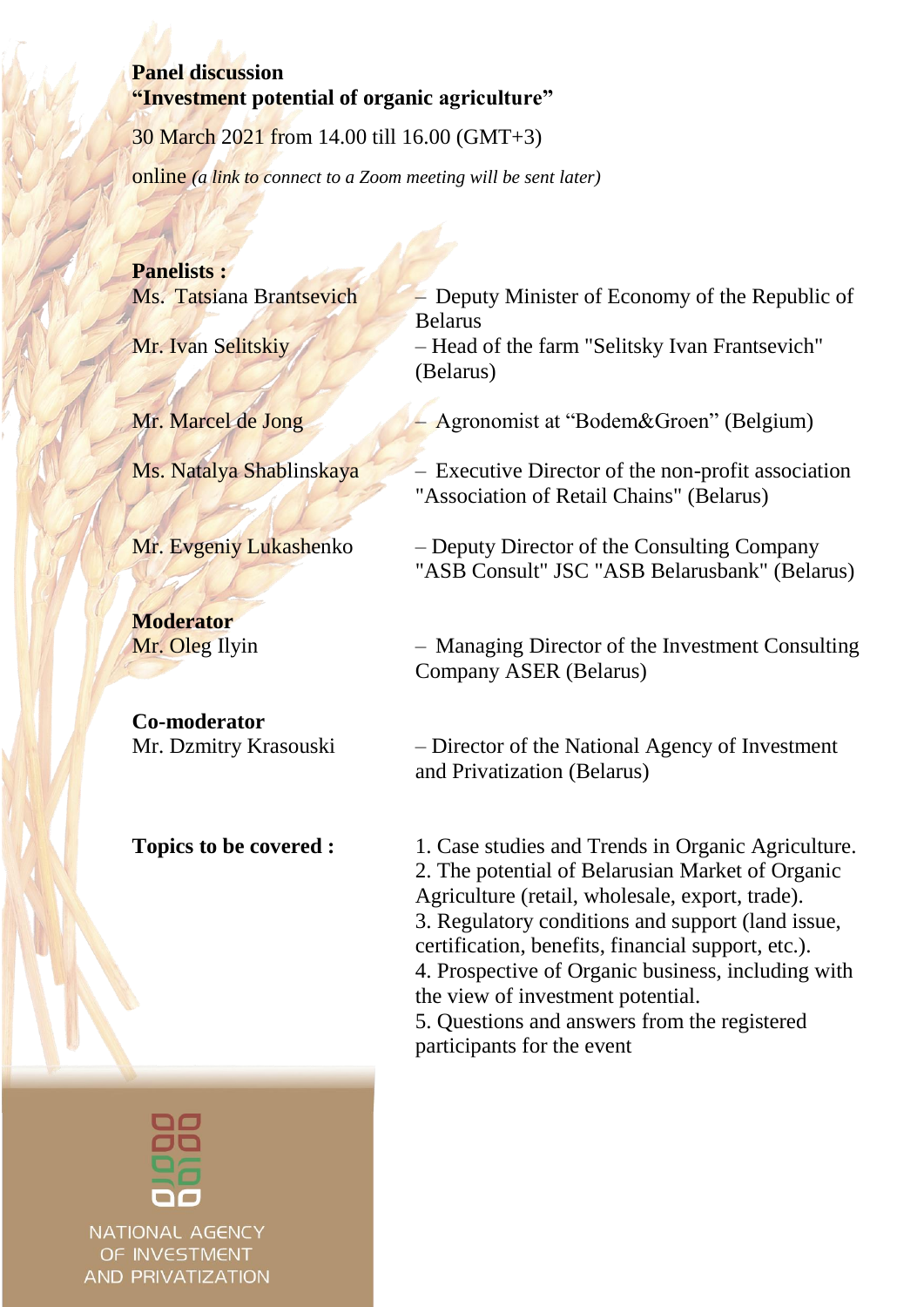# **About the Panel Discussion**

The Panel Discussion is part of the 8th International Conference on Organic Farming in Belarus "Organic Grain Crops Market. Trends and Development Prospects" which is held by the Center of Environmental Solutions (ecoidea.by). Registration is avalaible by the [link.](https://docs.google.com/forms/d/1-PnxH7RqstyW0jUdMsig6gZPd8vrtSv-vvjk19klM4s/edit#responses)

The session brings together government officials, local and foreign farmers, retail chains experts, financial and investment consultants to:

• share ideas and exchange views on the latest trends and best practices in organic agriculture;

review the potential and prospects of the Belarusian organic products market;

explore investment opportunities for new businesses to start and grow in Belarus.

# **Tatsiana Brantsevich – Deputy Minister of Economy of the Republic of Belarus**



Graduated from the Belarusian State Agricultural Academy, the Academy of Management under the President of the Republic of Belarus. She worked as the head of the department of economics of the department of agriculture and food of the Krupsk regional executive committee, deputy

chairman of the Krupsk regional executive committee (Minsk region). Subsequently, she held leading positions in the Economy Committee of the Minsk Region, whose competence includes investment and innovation, economic regulation, financial policy, foreign economic relations.

As Deputy Minister, Tatyana Brantsevich, among other things, oversees the development of the economy of natural complexes and the green economy, which, combined with previous experience, gives a unique competence in understanding the conditions and problems of investing in organic agriculture.

# **Marcel de Jong – Agronomist at "Bodem&Groen" (Belgium)**



'Bodem&Groen' offers total programs for growers based on natural products. Our mean goal is to acive a beter financial result for the farmer. This we do by growing vital plants that are growing in good balanced soils.